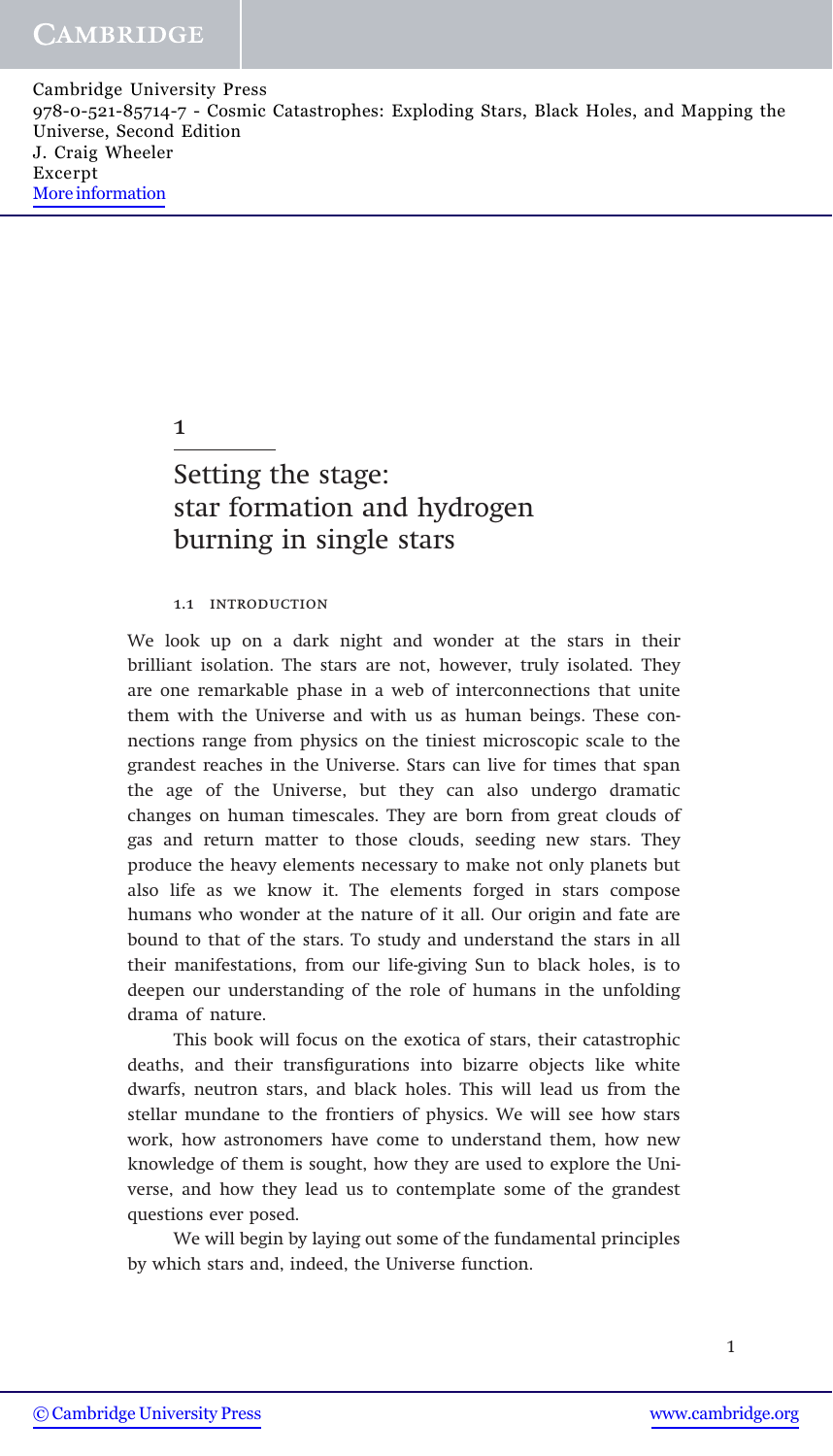| Cambridge University Press                                                             |  |
|----------------------------------------------------------------------------------------|--|
| 978-0-521-85714-7 - Cosmic Catastrophes: Exploding Stars, Black Holes, and Mapping the |  |
| Universe, Second Edition                                                               |  |
| J. Craig Wheeler                                                                       |  |
| Excerpt                                                                                |  |
| More information                                                                       |  |
|                                                                                        |  |

2 Cosmic Catastrophes

1.2 BACKGROUND

## 1.2.1 The basic forces of Nature

The nature of stars is governed by the push and pull of various forces. The traditional list of the basic forces of Nature is as follows:

- Electromagnetic force long-range force that affects particles of positive  $(+)$  and negative  $(-)$  electrical charge, as shown in Figure 1.1 (top). Protons (p) are examples of positive charges, and electrons ( $e^-$ ), negative charges.
- Strong or nuclear force short-range force that affects heavy (highmass) particles such as protons (p) and neutrons (n). The strong force binds protons and neutrons together in the atomic nucleus, as shown in Figure 1.1 (middle). The strong force turns repulsive at very small distances between the particles.
- Weak force short-range force that affects interactions between light (low-mass) particles such as electrons (e<sup>-</sup>) and *neutrinos* ( $v$ ). The weak force converts one light particle into another and one heavy particle into another; for instance, as shown in Figure 1.1 (bottom).



 Gravity – long-range force that affects all matter and is only attractive.

The particle known as the neutrino is a special one with no electrical charge. It interacts only by means of the weak force (and gravity), that is to say, scarcely at all.Its properties and its role in nature will be explained in more detail below and in later chapters.

The results of theoretical work in the 1960s by Steven Weinberg, Abdus Salaam, and Sheldon Glashow, followed by experimental verification in the 1970s and 1980s by a large team led by Carlo Rubbia and Simon van der Meer, showed that the electromagnetic and weak forces are actually manifestations of the same basic force, which has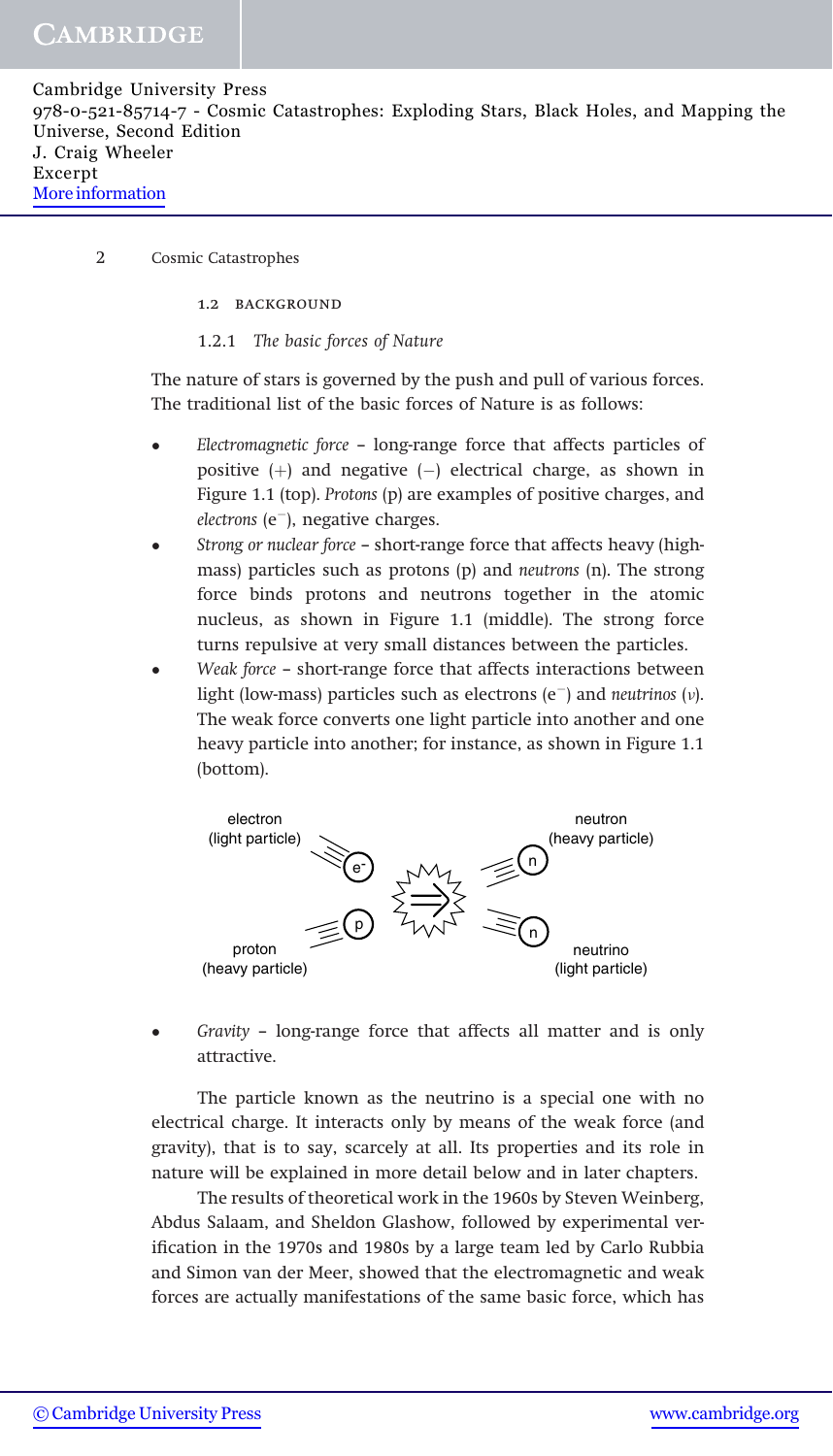

Figure 1.1 The action of the basic forces: (top) opposite electrical forces attract, and like charges repel; (middle) the attractive nature of the strong force holds protons and neutrons together in atomic nuclei despite the charge repulsion among the protons; (bottom) the weak force causes protons to convert into neutrons and electrons into neutrinos and vice versa.

come to be called the electroweak force. This unification is analogous to the recognition, based on the work of Thompson and Maxwell in the nineteenth century, that electrical effects and magnetic effects are actually intimately interwoven in what we now call the electromagnetic force. Nobel Prizes are only the celebrated tip of the ferment that leads to scientific progress; however, their winners deserve their credit, and the prizes are signposts of major progress.Weinberg, Salaam, and Glashow won the 1979 Nobel Prize in Physics for their work; Rubbia and van der Meer, for theirs in 1984.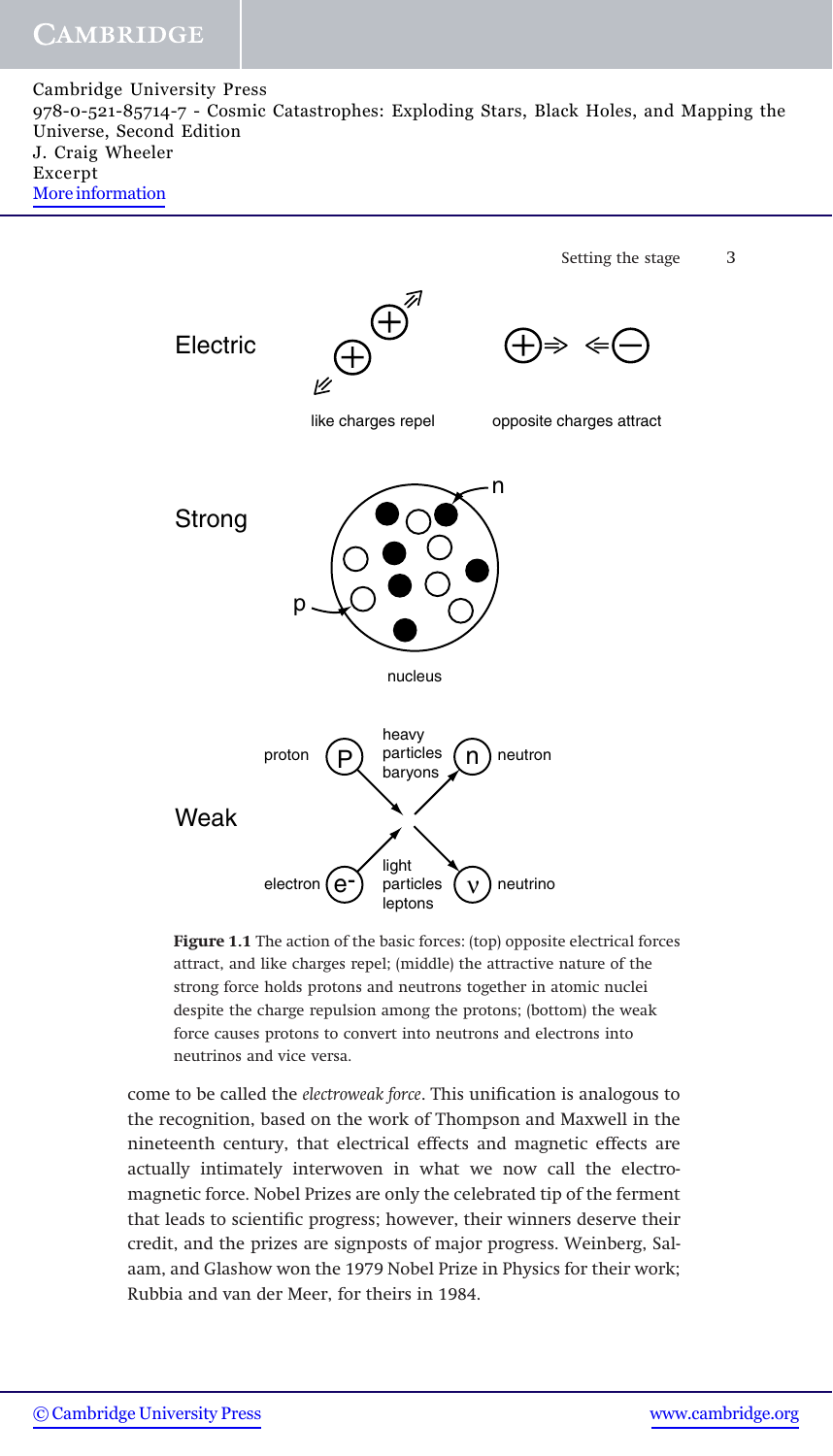| Cambridge University Press                                                             |  |
|----------------------------------------------------------------------------------------|--|
| 978-0-521-85714-7 - Cosmic Catastrophes: Exploding Stars, Black Holes, and Mapping the |  |
| Universe, Second Edition                                                               |  |
| J. Craig Wheeler                                                                       |  |
| Excerpt                                                                                |  |
| More information                                                                       |  |
|                                                                                        |  |

#### 4 Cosmic Catastrophes

Current research is aimed at the goal of showing that the strong force is also related to the electroweak force, and that both are manifestations of some yet more fundamental force. Definite progress has already been made toward this goal of constructing a grand unified theory.Another dream is to show how gravity may also be understood as intrinsically related to the other forces.The story of gravity is a complex one at the heart of modern physics, and even its role in the pantheon of forces requires some interpretation. Newton interpreted gravity as a force, but, as will be elaborated in Chapter 9, Einstein's theory leads to the interpretation that gravity is a property of curved space and time, that there is no ''force of gravity'' in the sense that Newton conceived it. Recent dramatic progress has been made toward a unified picture of gravity and the other forces by envisaging particles as one-dimensional strings, rather than as points, as we will see in Chapter 12.In this evolving theory, gravity is again interpreted as a force, but one Newton would scarcely recognize.In practice, we will often refer to these forces in their four traditional categories, as given earlier, with emphasis where appropriate on the interpretation of gravity as a property of curved space.

#### 1.2.2 Conservation laws

To a physicist, conservation does not mean careful use to ensure future supplies, but that some quantity is constant and does not change during an interaction.Physicists have learned to make powerful use of principles of conservation, which are stated in roughly the following manner: ''I don't care what goes on in detail; when all is said and done, quantity X is going to be the same.'' Conservation laws do not help to untangle the details of a given physical process; rather, they help to avoid complex details. Conservation laws are of great help exactly when the details are complicated because one can proceed with confidence that certain basic quantities are known and unchanging, despite the details. How this works will be more clear when we see how these conservation laws are used in various ways.They are employed to help understand why stars get hotter when energy is radiated away, the nature of nuclear reactions that power the stars, why stars become red giants and white dwarfs, the very existence and role of the elusive neutrino, how stars circle one another in binary orbits, why disks of matter form around black holes, and why some supernovae shine by radioactive decay. For now we will describe some of the conservation laws most frequently used in the astrophysics of stars.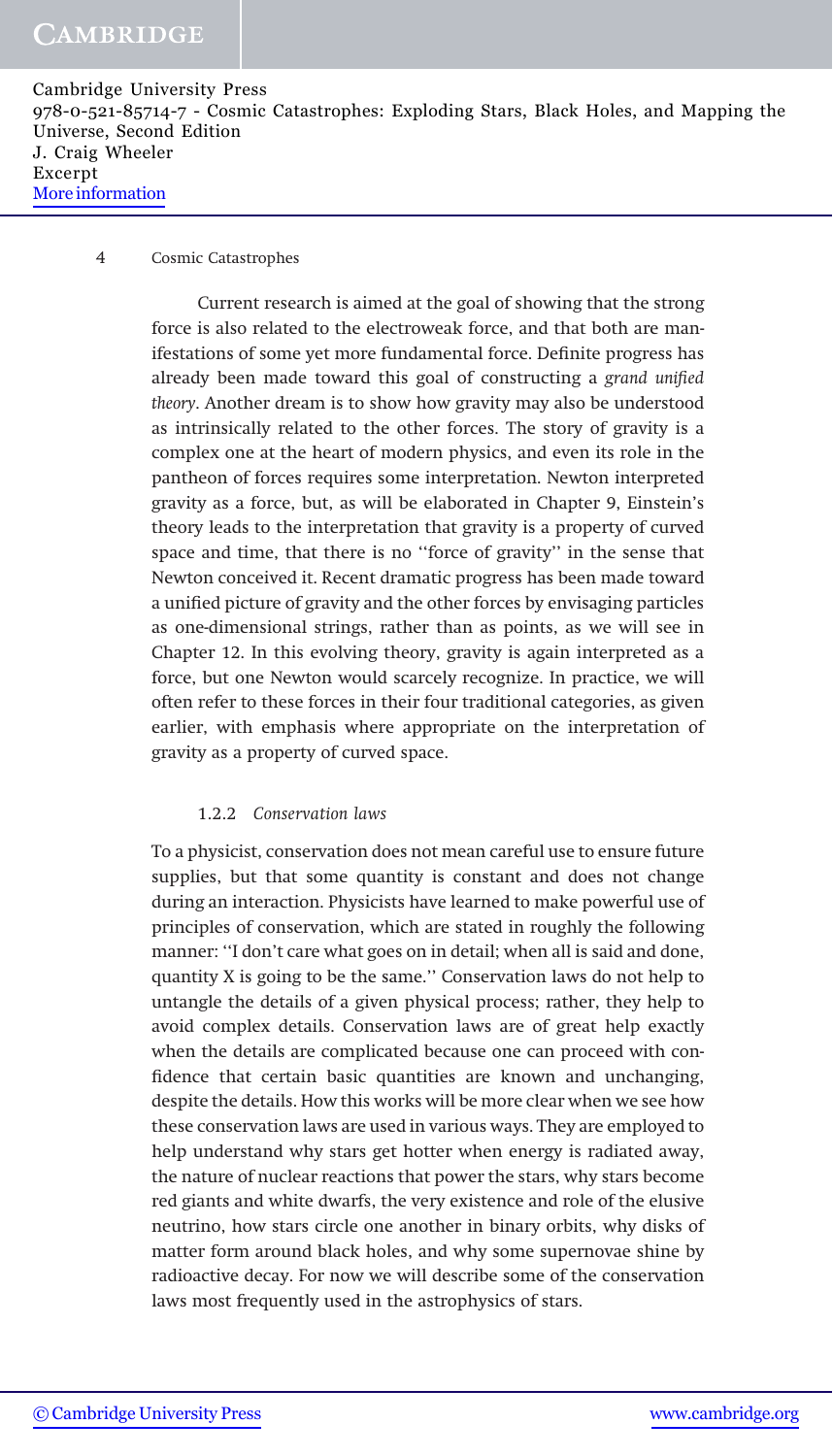Setting the stage 5

One of the most fundamental conservation laws is the conservation of energy.Energy can be converted from one form to another so understanding energy conservation can sometimes be tricky, but, for all physical interactions, energy is conserved.The energy can be converted from energy of directed motion to random thermal energy and from, or to, gravitational energy.Even mass can be converted to energy and energy to mass according to Einstein's most famous formula,  $E = mc^2$ . Despite all these potential conversions in form, the energy of a physical system is conserved.When you drop a piece of chalk, it shatters with a small crash, as illustrated in Figure 1.2 (top). The potential gravitational energy goes first into the kinetic energy of falling, then into the energy of breaking electrical bonds among the particles of chalk, and even into

Conservation of Energy



Conservation of Momentum



Conservation of Angular Momentum



Figure 1.2 The principles of conservation: (top) dropping and shattering a piece of chalk is a complicated process, but the energy of breaking, motion, heat, and noise is exactly that gained by falling; (middle) a person leaping from a boat will send the boat and his companion rapidly in the opposite direction, illustrating conservation of momentum; (bottom) a skater drawing in his arms will spin faster, conserving angular momentum.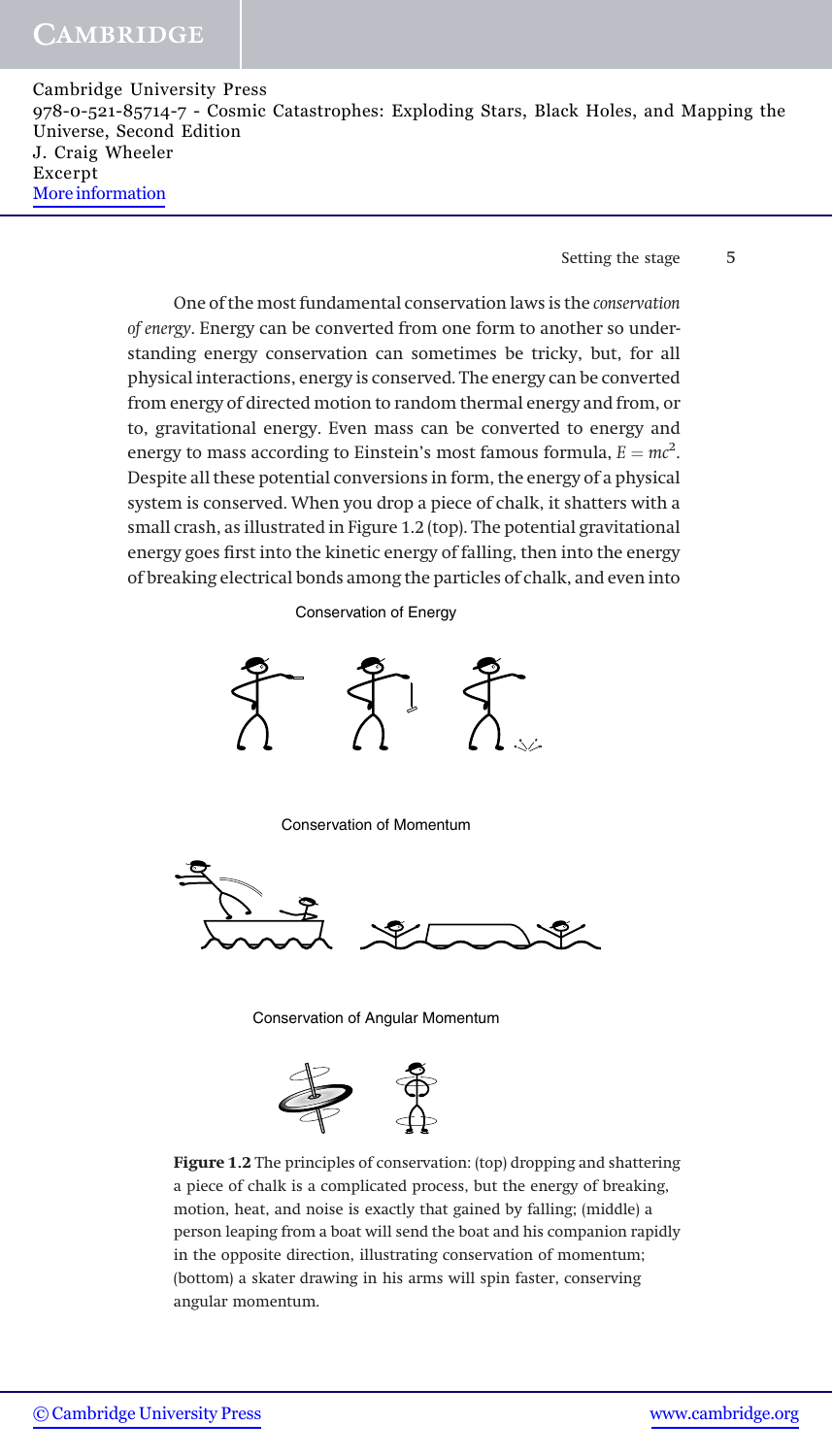#### 6 Cosmic Catastrophes

the energy of the sound waves of the noise that is made. Despite the complicated details, the total energy of everything is conserved.

Momentum is a measure of the tendency of an object to move in a straight line.The measure of the momentum is not which team scored the last touchdown or goal, a common usage of the phrase in a sports context, but the product of the mass of an object with its velocity.The mass is a measure of the total amount of stuff in an object.The velocity is the speed in a given direction. Momentum characterized as mass times velocity is also conserved.A mass moving with a certain speed in a certain direction will continue to do so unless acted upon by a force.A given mass may be sped up or slowed down by the action of a force, but the agent supplying the force must suffer an equal and opposite reaction so as to conserve the momentum as a whole.Try jumping suddenly out of a boat (Figure 1.2, middle) and ask your companions if they appreciate the overwhelming verity of the principle of conservation of momentum.If you leap out one side, the boat must react by moving in the opposite direction with the same momentum as your leap.The boat will inevitably tip and leave everyone in the drink.

Angular momentum is a property related to ordinary momentum, but it measures the tendency of an object of a given mass to continue to spin at a certain rate. The measure of the angular momentum is the mass times the velocity of spin times the size of the object.A popular demonstration of conservation of angular momentum is an ice skater. When a spinning skater draws his arms in closer to his body, his ''size'' gets smaller. Because his mass does not change, his rate of spin must increase to ensure that his total angular momentum will be constant. In detail, this is a complex process involving the contraction and torsion of muscles and ligaments.You do not have to understand the details of how muscles and ligaments work, however, to see that the skater must end up in a dizzying spin when he pulls his arms in, and that he will slow again by simply extending his arms (Figure 1.2, bottom).

Other conservation laws are important to physics but are not reflected so easily in everyday life.An especially powerful example is that of conservation of charge. Electrical charge, the total number of positively and negatively charged particles, is conserved.Physical processes can cancel charges, a positive charge against a negative one, but the net positive or negative charge cannot change in a physical process.Neither positive nor negative charges can simply appear or disappear.In a reaction involving a bunch of particles, the total charge at the end of the reaction must be the same as at the beginning of the reaction. Here is an example: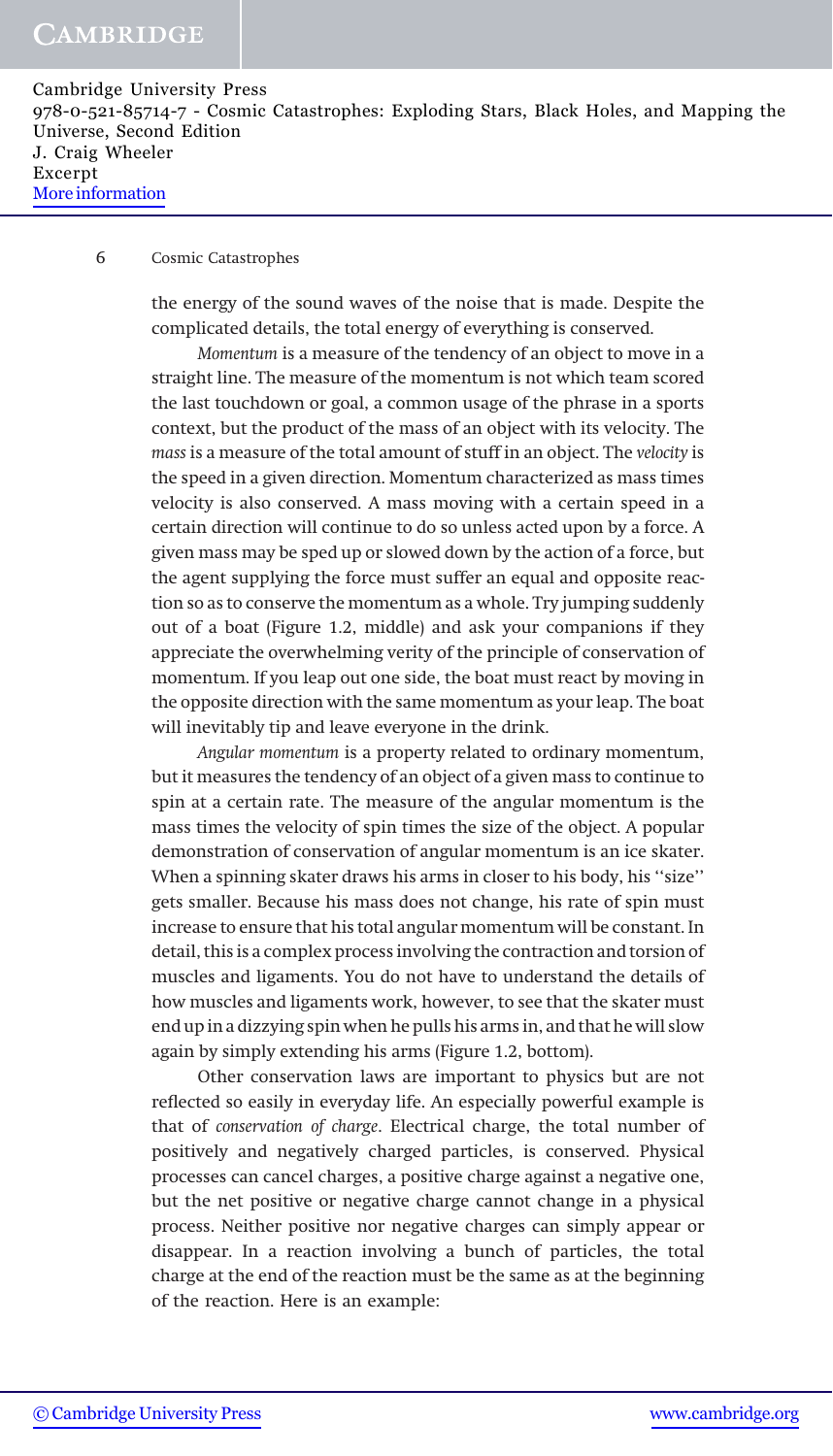

Elementary particles have other properties, akin to electrical charge, that are conserved. The heavy particles like protons and neutrons that constitute atomic nuclei are called baryons (from the Greek "bary" meaning heavy). In a nuclear reaction, the number of baryons is conserved.The baryons may be changed from one kind to another, protons to neutrons for instance, but the number of baryons does not change. If there were four baryons at the start, there will be four at the end. The same example applies to baryons:



There are other elementary particles that do not belong to the baryon family.The ones in which we will be especially interested are the low-mass particles known as leptons. Electrons and neutrinos are members of this class. As for baryons, nuclear reactions conserve the total number of leptons, even though individual particles may be created or destroyed. Common reactions will involve both baryons and leptons, and both classes of particles are separately conserved. That is true in our sample reaction:



These last two conservation laws, of baryon number and lepton number, are highly accurate. These laws were once thought inviolate.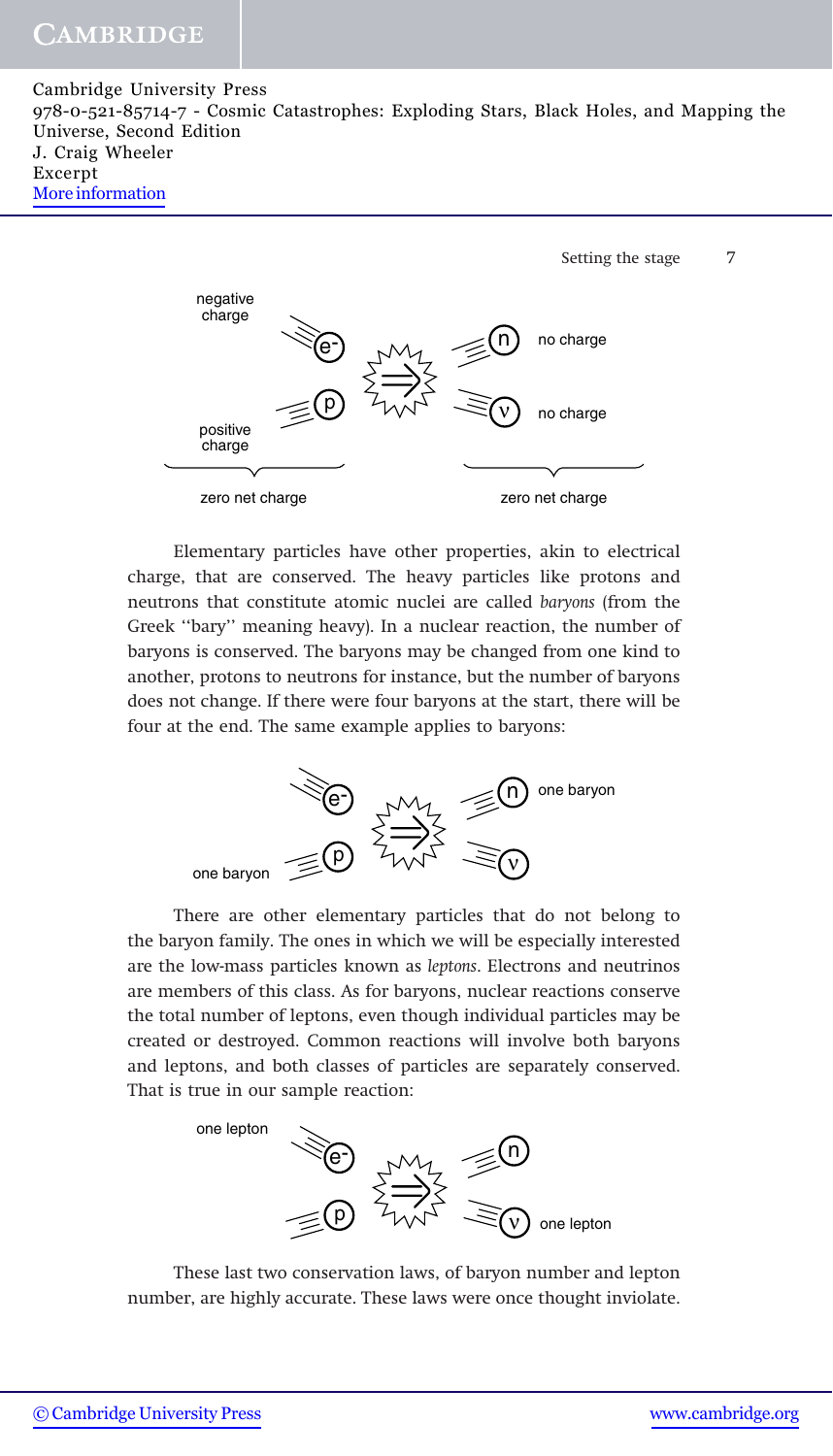## 8 Cosmic Catastrophes

Recent theoretical developments have suggested that this is not strictly true. One of the suggestions arising from the work of constructing a grand unified theory of the strong and electroweak forces is that baryons may not be completely conserved. The big bang itself may depend on the breakdown of these conservation laws. On timescales vastly longer than the age of the Universe, baryons, including all the protons and neutrons that make up the normal matter of stars, may decay into photons and light particles.For all ''normal'' physics, and hence for all practical purposes, baryons and leptons are conserved, and we will use these conservation laws to understand some of the reactions that are crucial to understand the nature of stars.

An important offshoot of the ideas of conservation of energy, charge, baryon number, and lepton number is the existence of matter and antimatter. For all ordinary particles - electrons, neutrinos, protons, and neutrons – there are antiparticles – antielectrons, antineutrinos, antiprotons, and antineutrons.These are not fantasy propositions; they are made routinely in what are loosely called ''atom smashers,'' and more formally, particle accelerators, and they rain down continually on the Earth in the form of cosmic rays.The connection to the conservation of charge is that antiparticles always have the opposite charge of the "normal" particle. The antielectron, also called a *positron*, has a positive electrical charge. An antiproton has a negative charge. Because neutrinos and neutrons have no electrical charge, neither do their antiparticles; but they have other complementary properties. For instance, to make sense of the way physics works, it is necessary to consider an antielectron to count as a ''negative'' lepton and an antiproton to count as a ''negative'' baryon. In that sense, assigning the property of ''leptonness'' or ''baryonness'' to a particle is like assigning an electrical charge; it can be positive or negative and is opposite for particles and their antiparticles.

A remarkable property of particles and antiparticles is that they can be produced from pure energy and can annihilate to produce pure energy.Carl David Anderson won the Nobel Prize in Physics in 1934 for the discovery of positrons. Positrons were first created in a laboratory by applying a very strong electric field, the energy source, to an empty chamber, a vacuum.When the electric field reached a critical value, out popped electrons and positrons.You can see the connection with conservation of energy, charge, and leptons here. The energy of the electric field must be strong enough to provide the energy equivalent of the mass of an electron and a positron, twice the mass of a single electron. Because the original vacuum, even with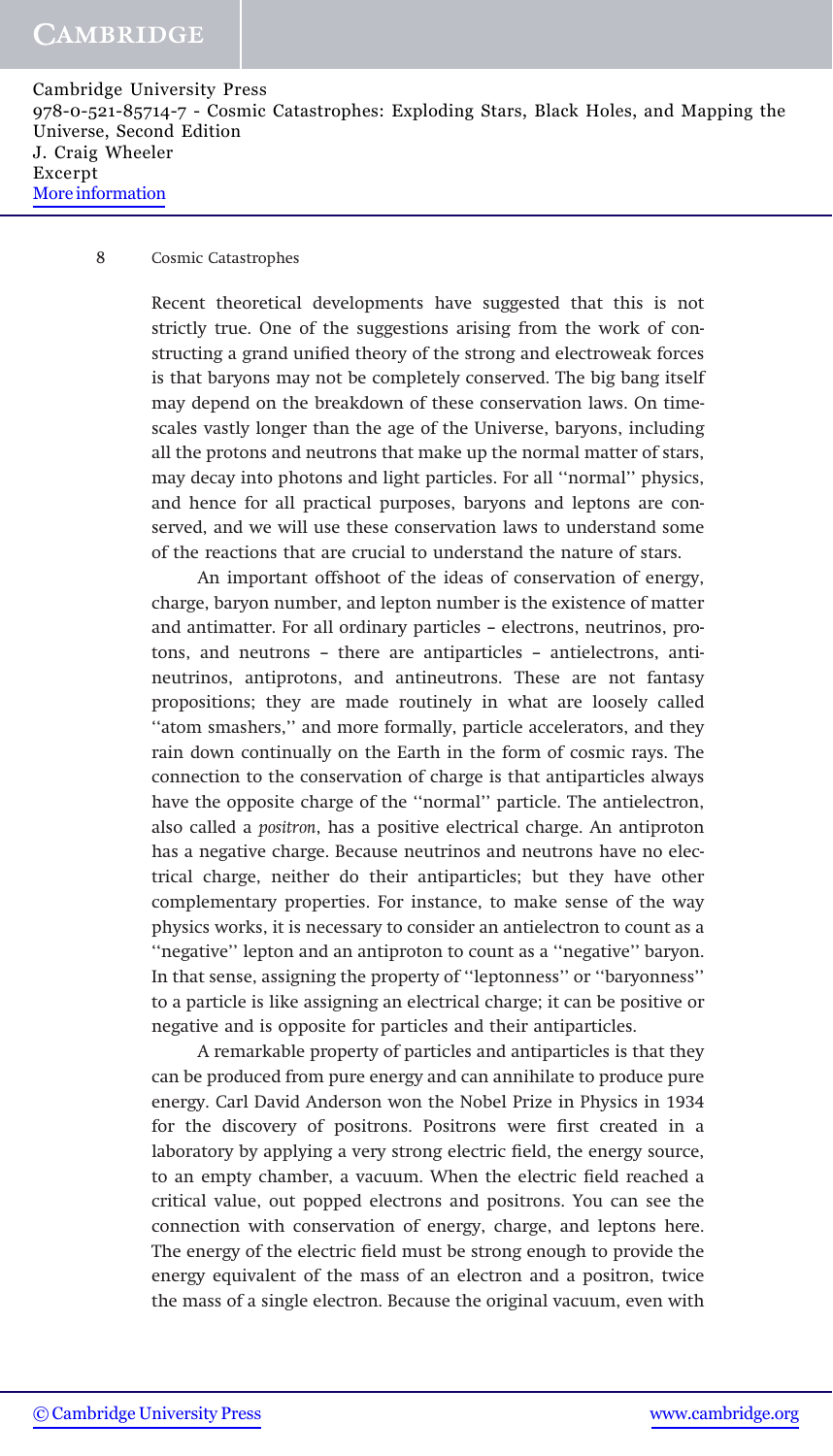Setting the stage 9

the imposed electrical field, had no net electrical charge, the final product, the electrons and positrons, also must have no net electrical charge. For every negatively charged electron that is created in this way, there must be a particle with the opposite electrical charge, an antielectron, a positron. Likewise, the original apparatus had no ''leptons,'' just the electrical field and vacuum.When an electron and positron appear, the electron must count as plus one lepton, and the positron as minus one lepton, so that the net number of leptons is still zero, in analogy with the way one keeps track of electrical charge. Here is a schematic reaction:



This experiment can also be run backward. If an electron and positron collide, they annihilate to produce pure energy – photons of electromagnetic energy – with no net electrical charge and no net number of leptons. The same is true of any particle and antiparticle. When they collide, they annihilate and produce pure energy; all the mass disappears.This is a very dramatic example of conservation of energy and of Einstein's formula,  $E = mc^2$ ; pure energy can be converted into matter, and matter can be converted into pure energy. In the process, the total number of electrical charges, the total number of leptons, and the total number of baryons does not change.The total of each is always zero.

You might wonder, if antiprotons annihilate protons on contact and hence are antimatter, do they antigravitate? If I make an antiproton in a particle accelerator, will it tend to float upward? The answer is no. Energy is directly related to mass by the formula  $E = mc^2$ . One implication of this relation is that because mass falls in a gravitational field, energy also falls in a gravitational field. Because particles and antiparticles annihilate to form a finite, positive amount of energy that will fall in a gravitational field, so the individual particles